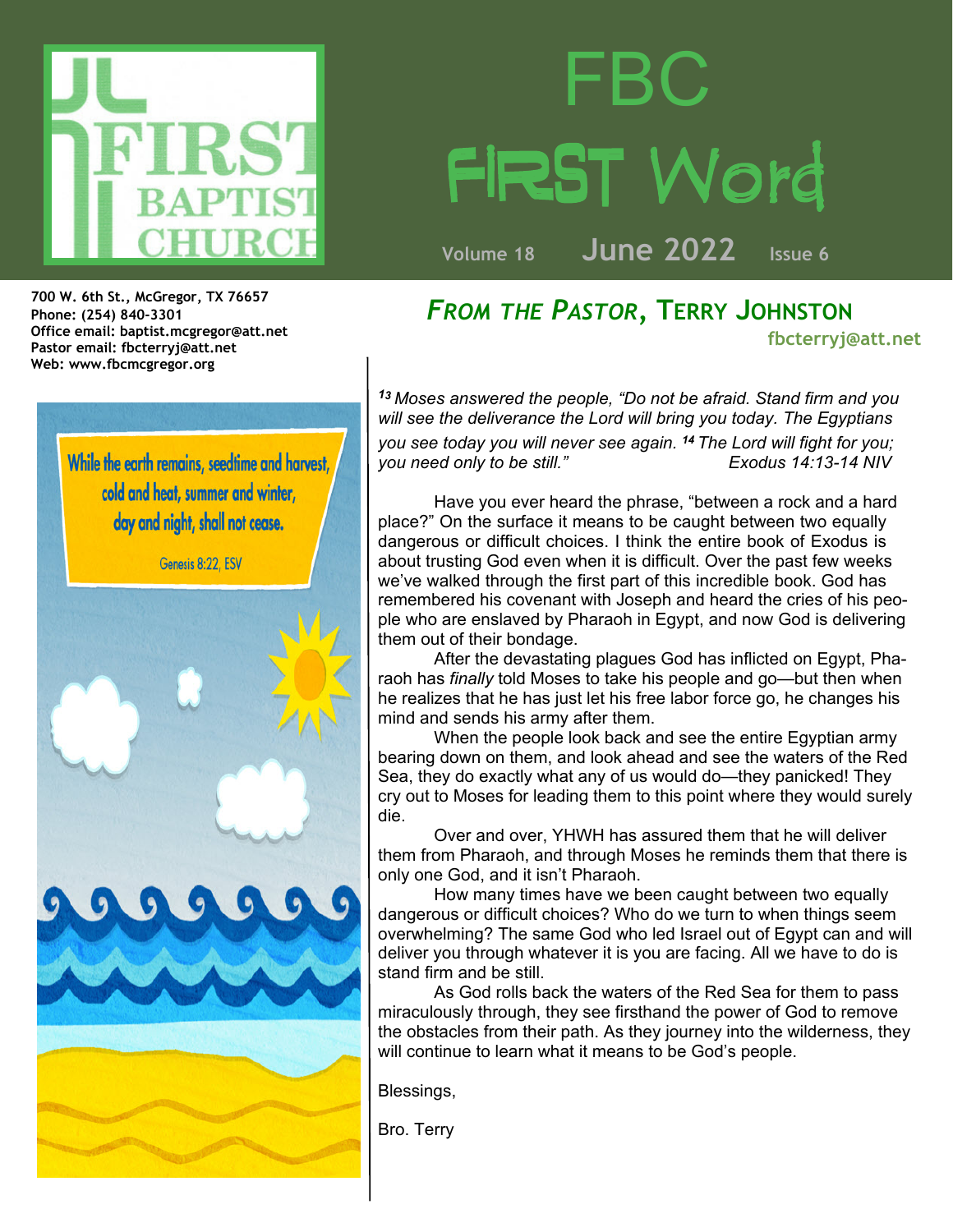## www.fbcmcgregor.org

**June 2022**



Join us online

| <b>Sunday</b>                                              | <b>Monday</b>   | <b>Tuesday</b>                       | Wednesday                                        | <b>Thursday</b>         | <b>Friday</b>           | <b>Saturday</b>         |
|------------------------------------------------------------|-----------------|--------------------------------------|--------------------------------------------------|-------------------------|-------------------------|-------------------------|
|                                                            |                 |                                      | 1<br><b>Midweek</b><br><b>Activities</b>         | $\overline{\mathbf{2}}$ | $\overline{\mathbf{3}}$ | $\overline{\mathbf{4}}$ |
| $5\phantom{.}$<br><b>Cookout</b><br><b>Sunday</b>          | $6\phantom{1}6$ | $\overline{7}$                       | $\boldsymbol{8}$<br><b>Midweek</b><br>activities | $\overline{9}$          | 10                      | 11                      |
|                                                            |                 | <b>VBS</b>                           |                                                  |                         |                         |                         |
| 12                                                         | 13              | 14<br>Fellowship<br><b>Breakfast</b> | 15<br><b>Midweek</b><br><b>Activities</b>        | 16                      | 17                      | 18                      |
| 19<br><b>Noisy</b><br><b>Sunday</b><br><b>Father's Day</b> | 20<br>group     | 21                                   | 22<br><b>Midweek</b><br><b>Activities</b>        | 23                      | 24                      | 25                      |
| 26                                                         | 27              | 28                                   | 29<br><b>Midweek</b><br><b>Activities</b>        | 30                      |                         |                         |

Connecting...Building...Transforming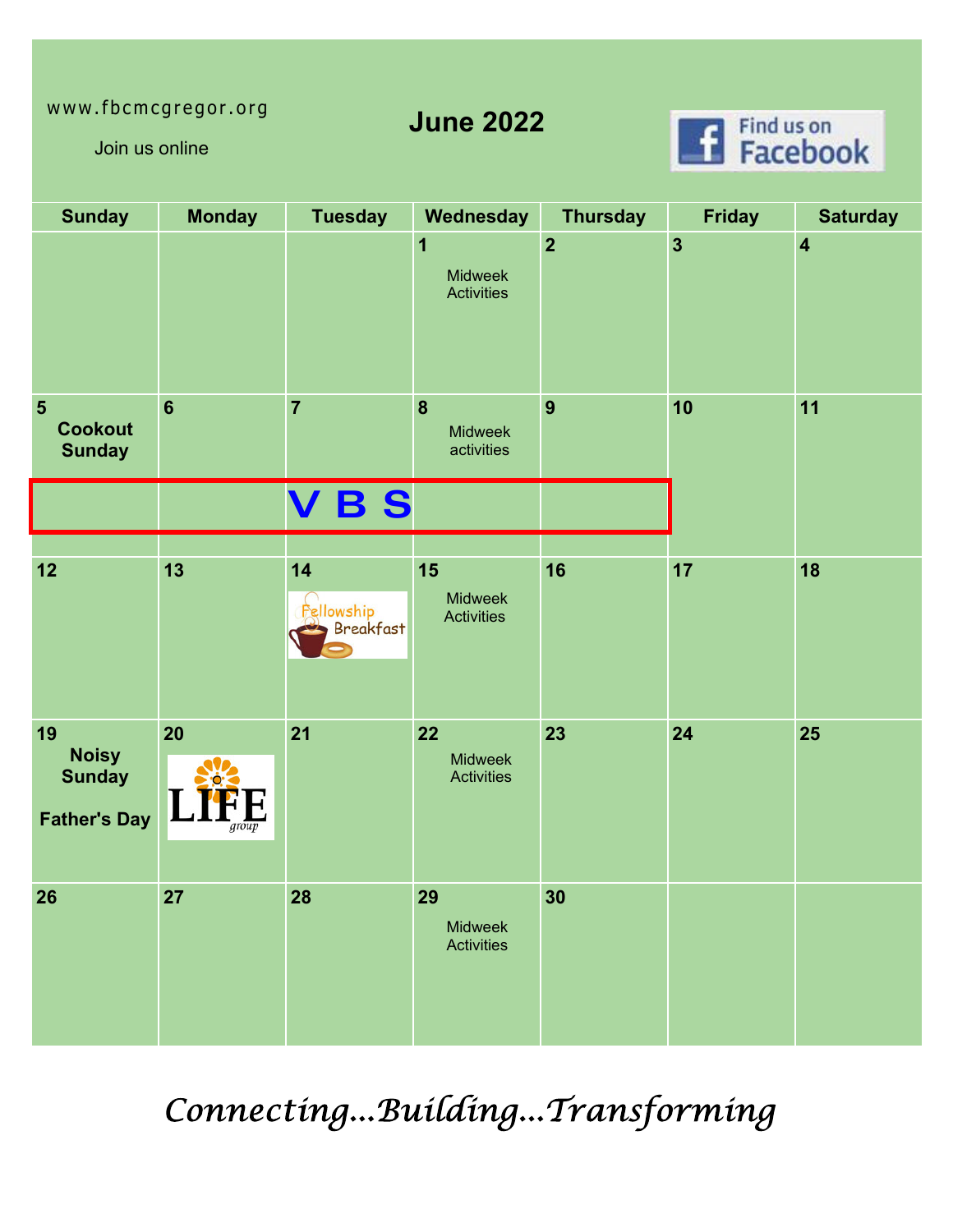

**PLEASE PRAY FOR OUR NURSING HOME RESIDENTS**

## **Heartis House**

Verna Arp

Please continue to pray for all those on our church's prayer list.



 Cookout Sunday is June 5th! Weather permitting, we will worship outside under the tent at 10:45 AM with a cookout immediately following worship. The church will provide the hamburgers, buns and drinks--congregation brings the fixins, sides and desserts! There will be no Sunday school that day.



**June 14 8:30 am Coffee Shop Cafe**



**June 20 Noon Fellowship Hall**



 The Lord thank you for always leading us and loving us through the gift of truth and grace. I pray your truth guides all of my steps, my decisions and plans this year. I pray that when I struggle with doubt or uncertainty, that I would be renewed by the conviction that your Word is truth.

 I pray for grace – for myself and for others. I pray I would know the depths of grace I have in you. I pray that grace would help make me more gracious to those in my life.

 Help me to be bold for the Kingdom of God and not shy away from opportunities to be your hands and feet. I pray for a desire to know you more deeply and look to you as sustainer no matter what comes to pass. In Jesus' Name, Amen.

**crosswalk.com**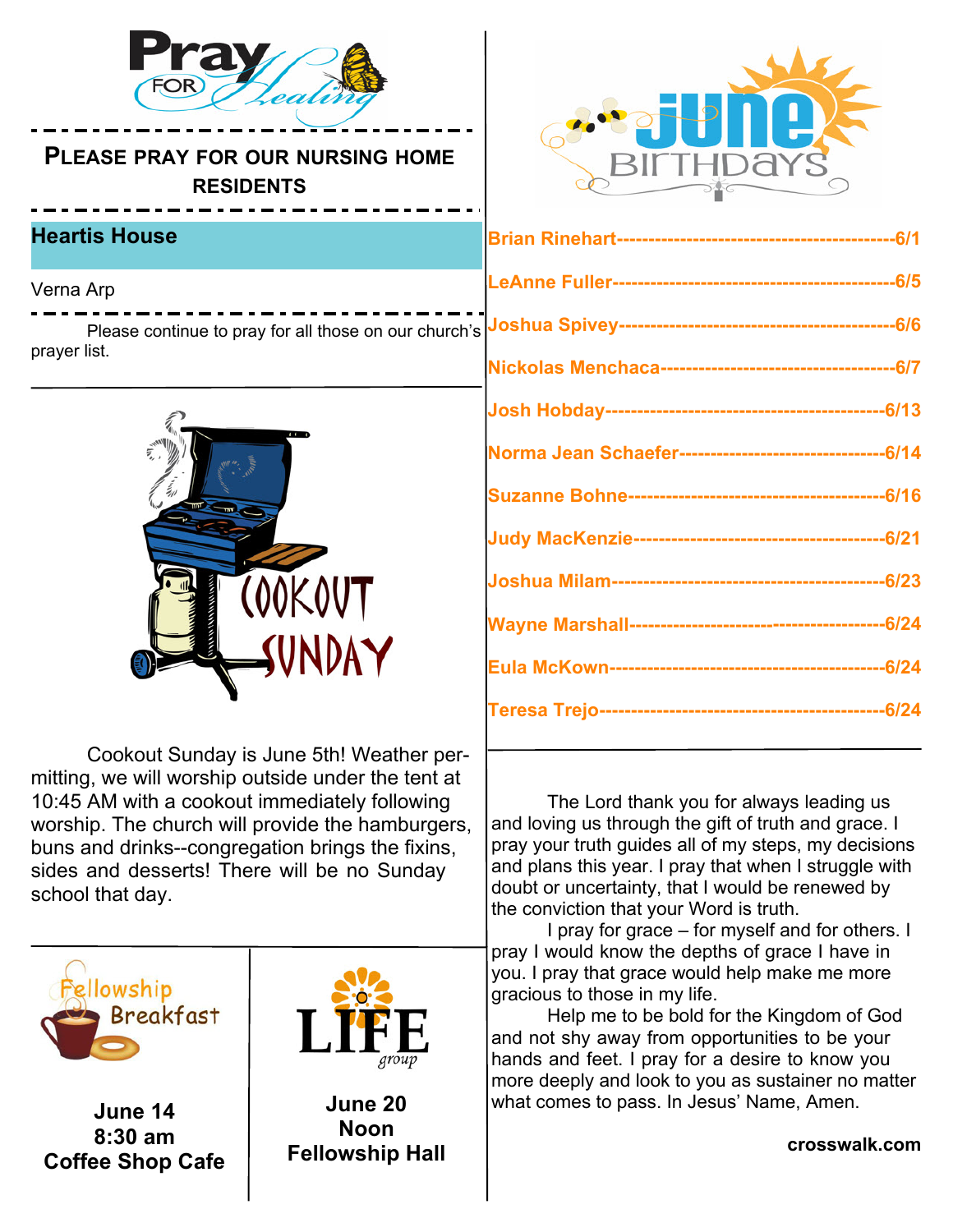

## **VACATION BIBLE SCHOOL**

First Baptist Church June 5-9, 2022 6:00-8:30 pm Ages 4-fifth grade

 At Rocky Railway, kids discover through life's ups and downs that Jesus' power pulls us through. Kids participate in memorable Bible-learning activities, sing catchy songs, play teamwork-building games, engage in fun snack-eating experiences, take part in one-of-a-kind Bible Adventures, collect Bible Memory Buddies to remind them to trust Jesus, and test out Sciency-Fun Gizmos they'll take home and play with all summer long. Plus, kids will learn to look for evidence of God all around them through something called God Sightings. Each day concludes with the Rock Wrap-Up that gets everyone involved in living what they've learned. Family members and friends are encouraged to join in daily for this special time. Please go the fbcmcgregor.org to register your child/children online. Just click on the VBS tab.